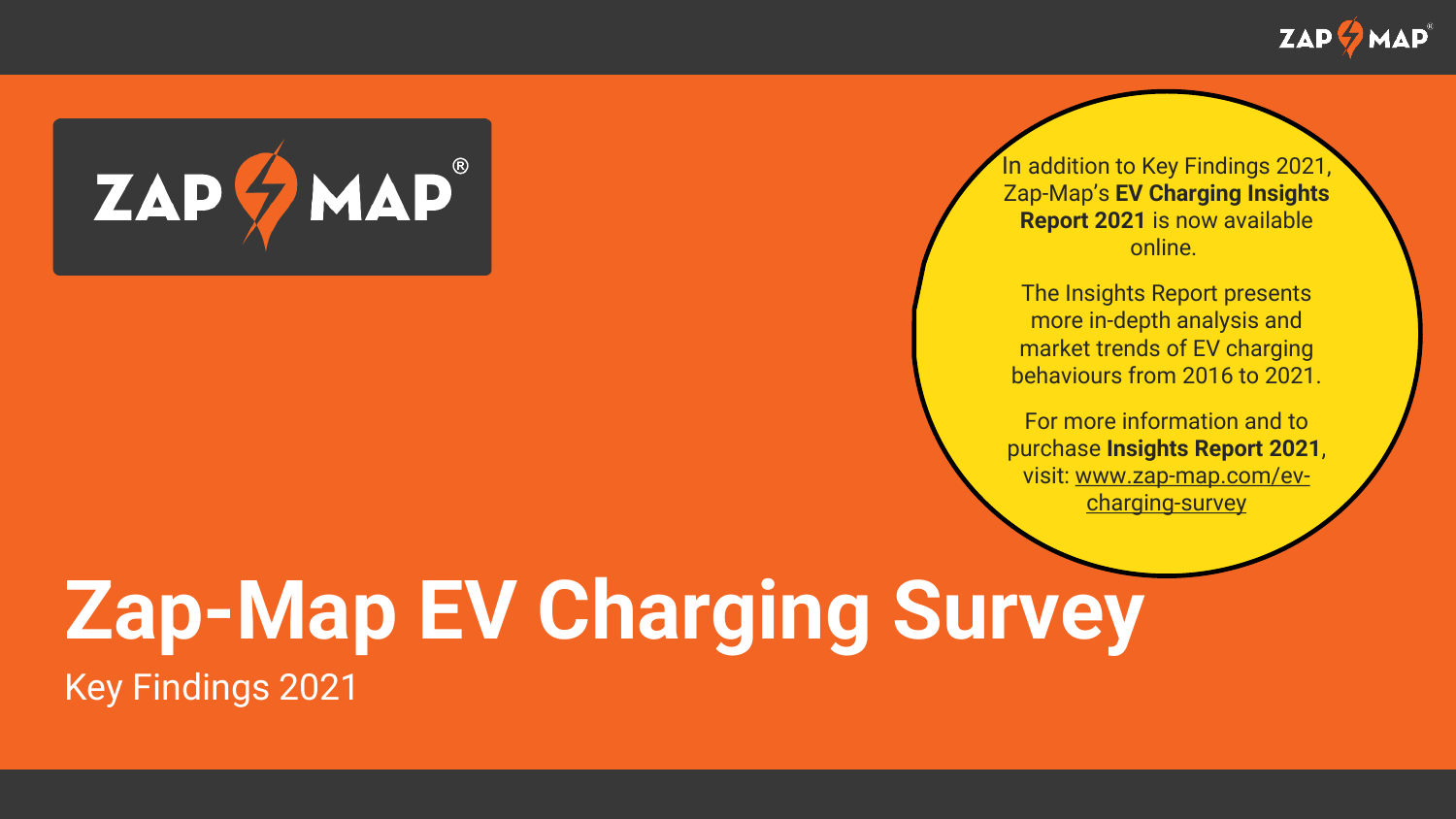### About the EV Charging Survey

The annual survey is conducted by Zap-Map to better understand the charging needs of EV drivers, the findings being used to improve Zap-Map and EV charging facilities in the UK.

The survey is conducted online with respondents invited from Zap-Map's 33,600+ opt-in survey panel – retail vouchers (draw) are offered as an incentive. The survey takes 15-20 minutes to complete and is intended for EV owners and users only.

The EV Charging Survey 2021 was conducted during November 2021. Questions focused on four key areas: Charging at home; Use of the public network; Charging map and apps; About Zap-Map. Question types included single choice, multiple choice, open text and 5-point Likert scale type responses. The final results included 3,416 respondents who drive an EV or PHEV. The respondents count at the bottom of each slide indicates how many unique respondents there were to that question.  $\frac{1}{2}$ 

*Terms of use: This report is supplied under license for a single organisation (or individual) for in-house use only. Other than in-house use by a single nominated organisation or individual, no part of the publication may be reproduced, distributed, or transmitted in any form or by any means, including photocopying, recording, or other electronic or mechanical methods, without the prior written permission of Next Green Car Ltd. For permission requests, please email data\_request[s@zap-map.com](mailto:contact@zap-map.com). Copyright © 2021 by Next Green Car Ltd. All rights reserved.*

2

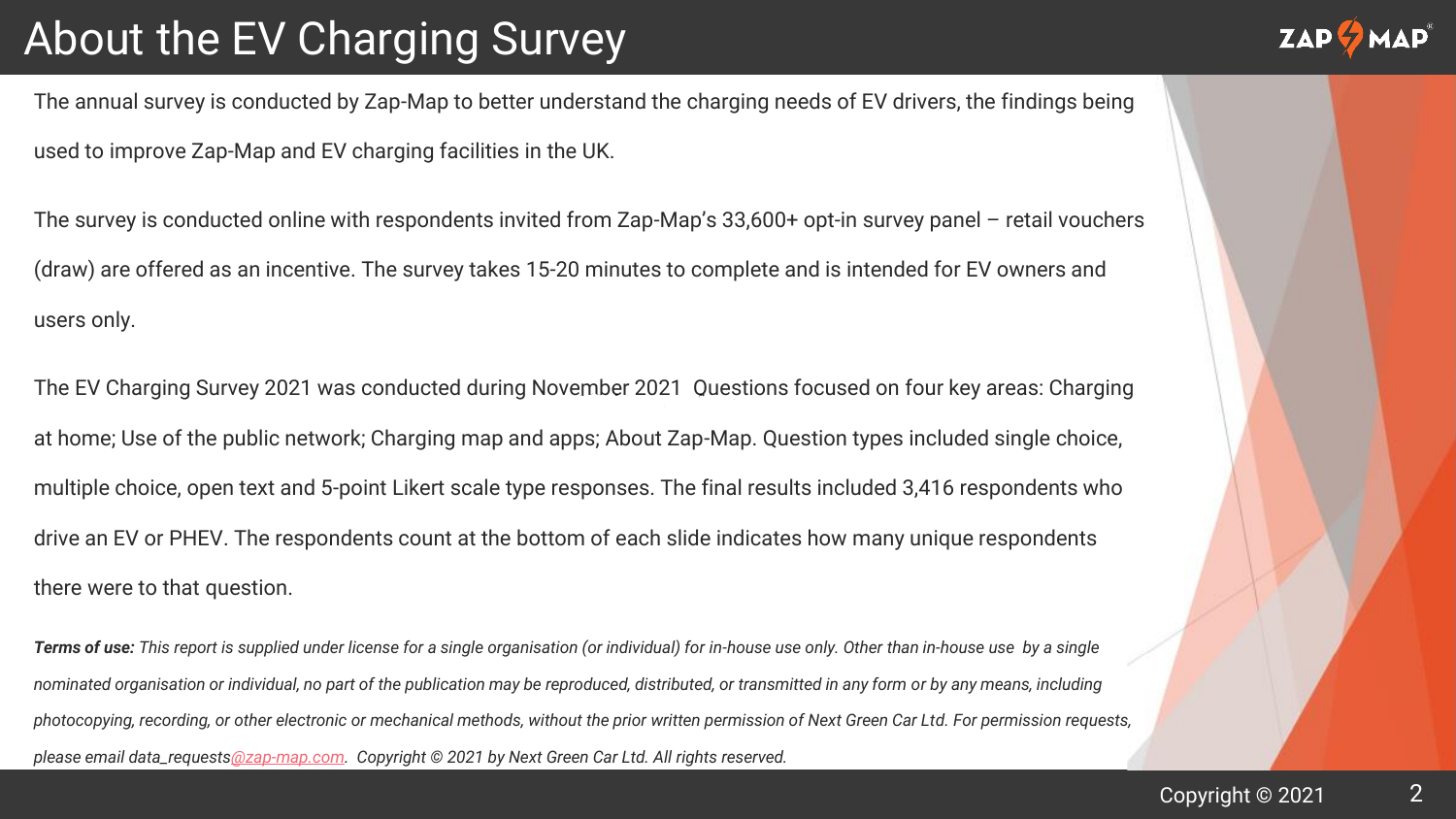



#### **Some of the other questions that are covered in the full survey results are:**

What make/model of electric or plug-in hybrid electric vehicle do you own or use?

What is your annual EV mileage?

In which year did you buy or acquire this electric or plug-in hybrid electric vehicle?

How many BEVs, PHEVs and conventional vehicles do you own or regularly use?

EV verses ICE satisfaction

# **Zap-Map respondents**

Survey overview 2021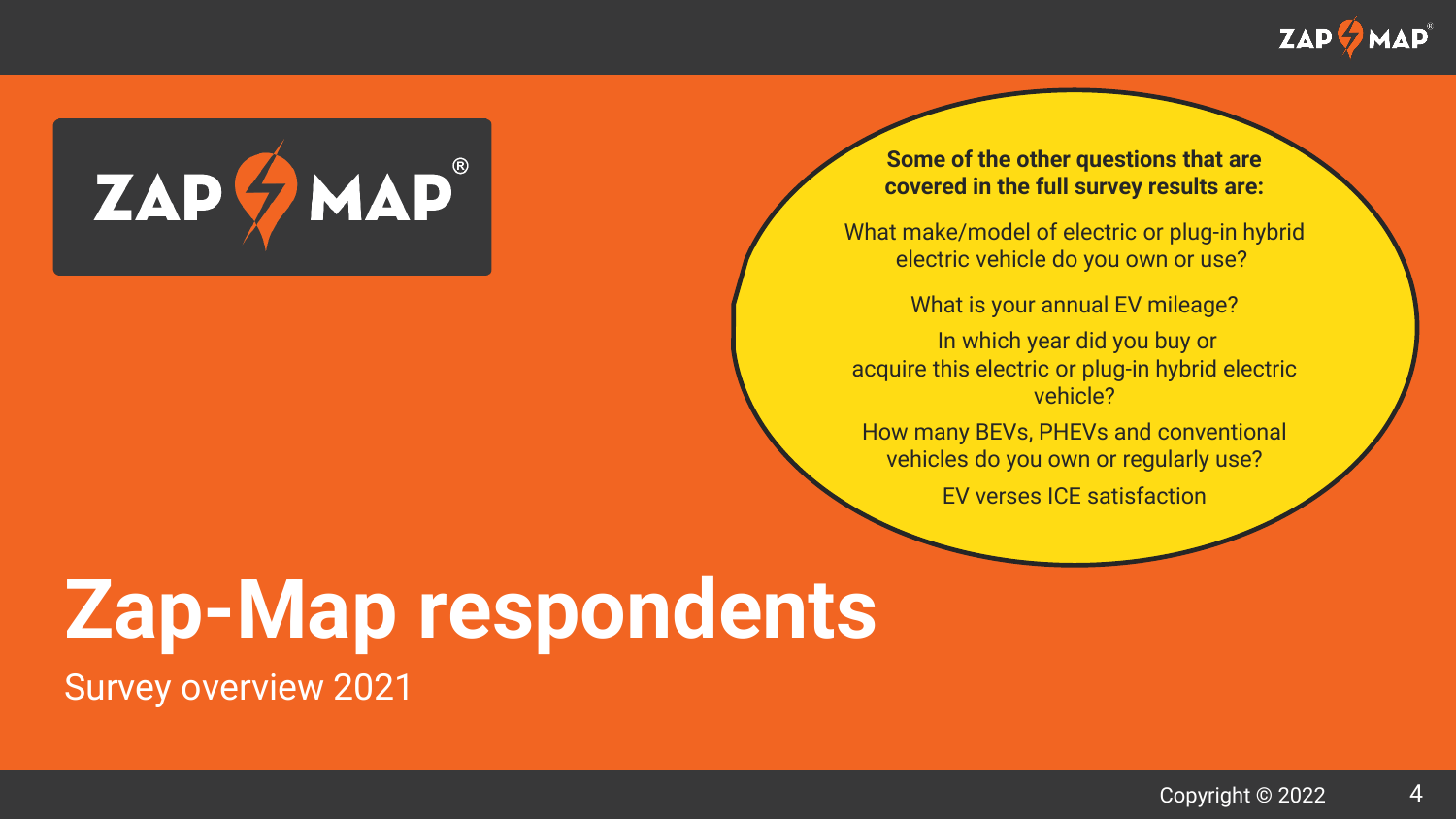### Survey overview – Zap-Map respondents









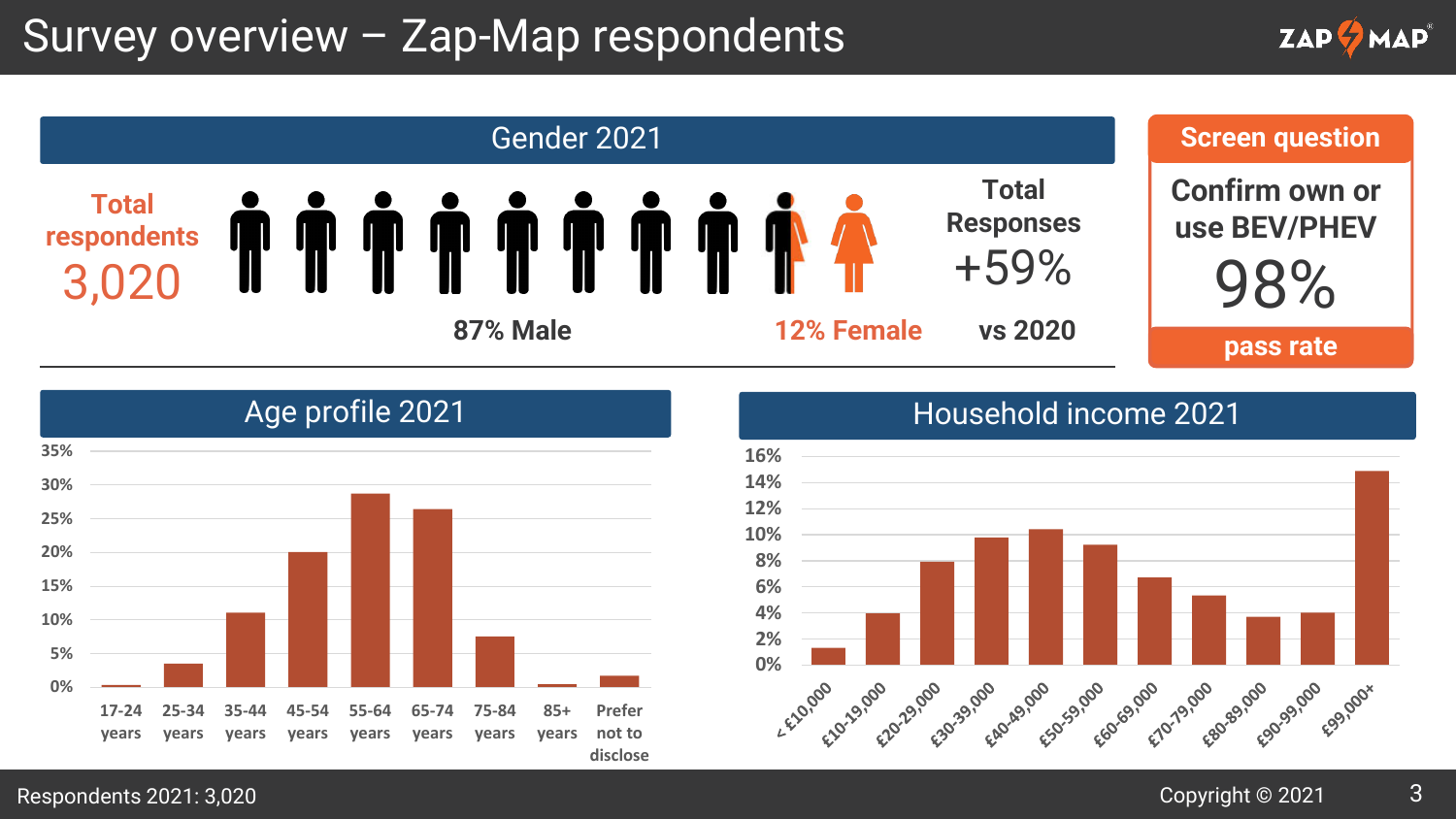



**Some of the other questions on EV Home Charging that are covered in the full survey results are:**

What other energy and green services do the respondents have at home?

Which type of parking best describes your home charging location?

What is the power rating of your home charge point?

# **EV Charging at Home**

Key Findings 2021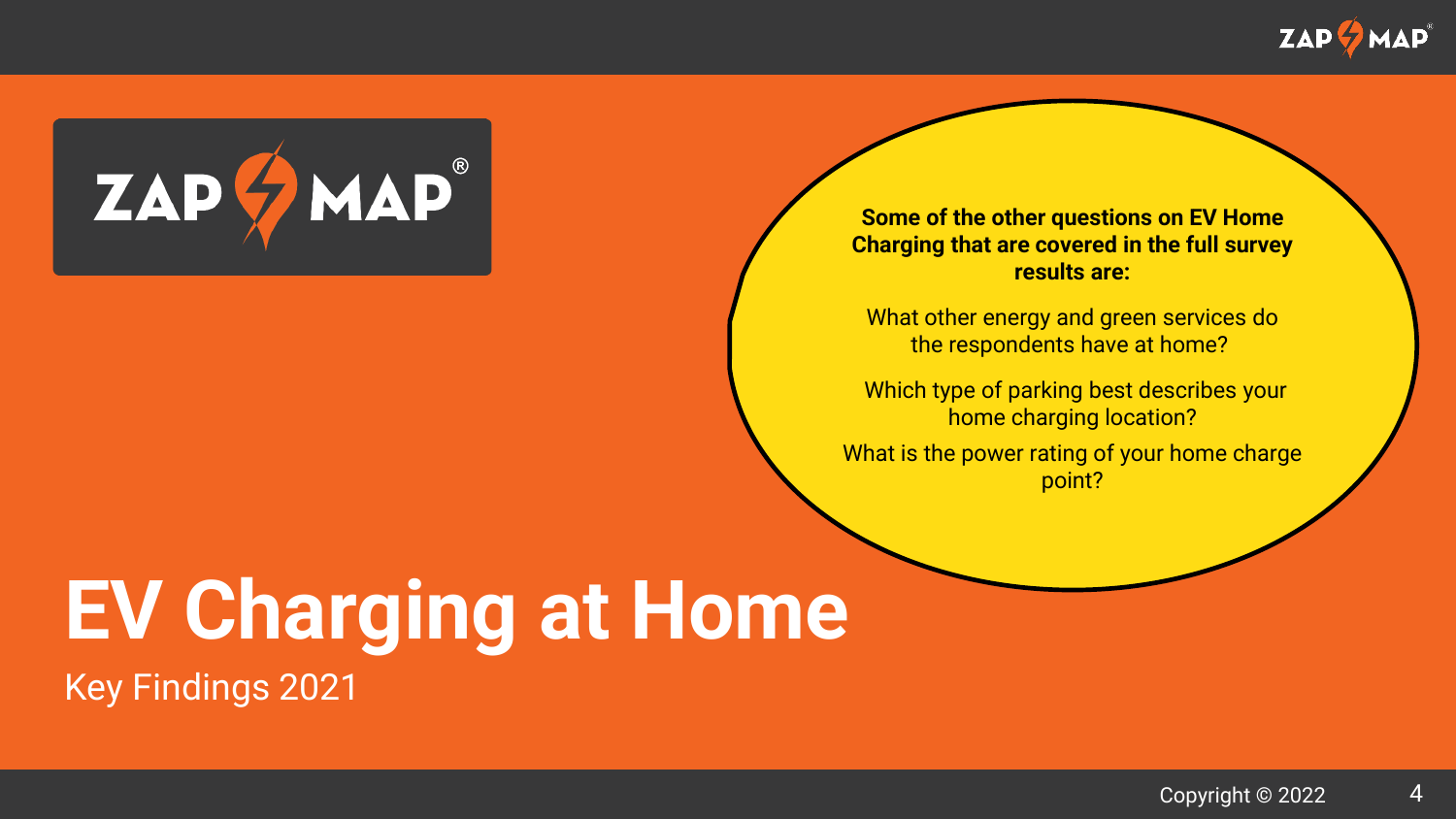### EV charging at home – Charger access

**Do you have access to an EV charging point at home?** *Select one from list*



**ZAP MAP** 



**SURVEY 2021 HOME PARKING**

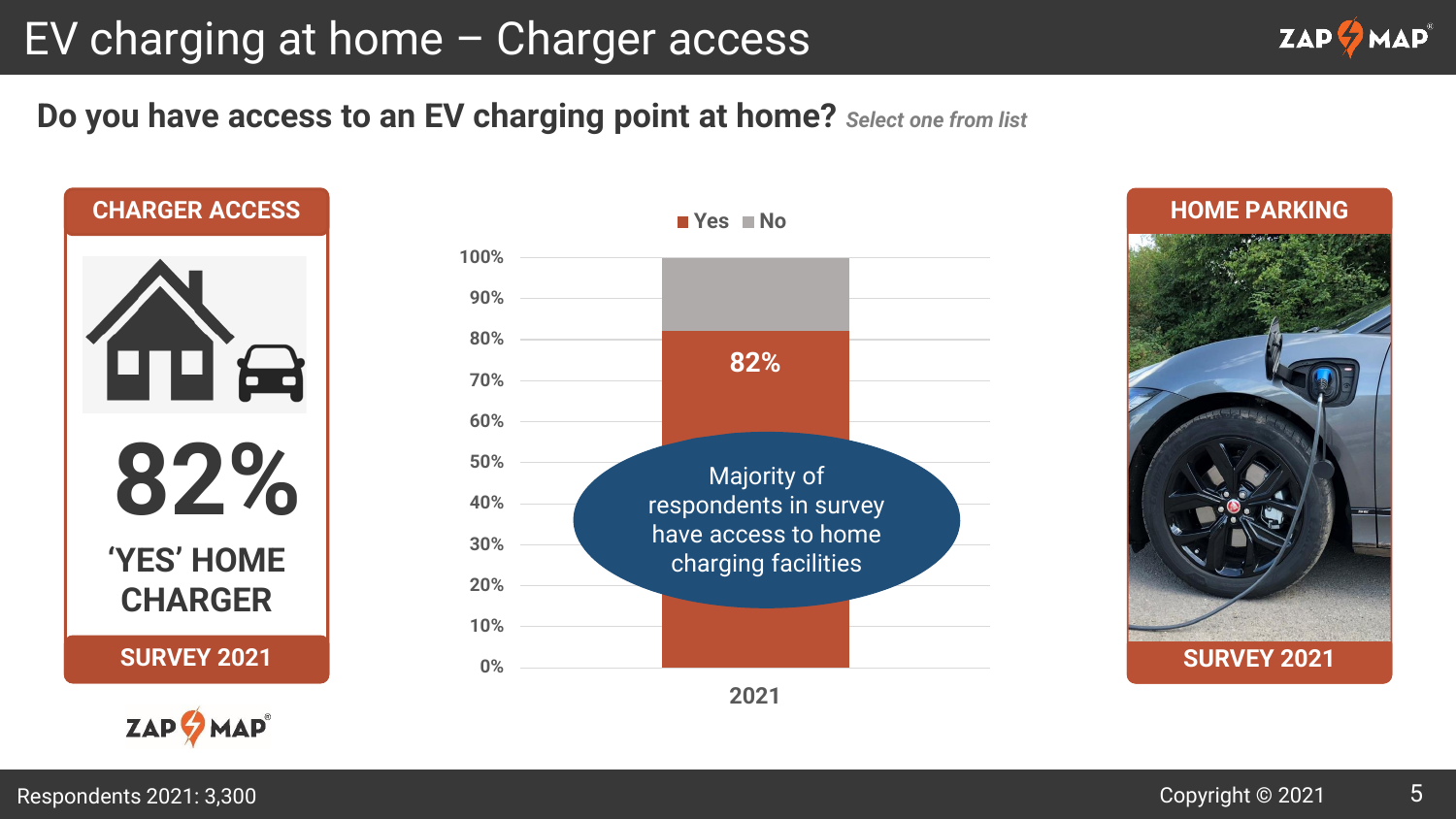



**Some of the other questions on EV Charging on the public network that are covered in the full survey results are:**

How often and at which type of locations as respondents charging?

How long are they spending charging on public networks?

How satisfied are respondents with the reliability, ease of use, cost and facilities of the different networks used?

### **EV Charging on the Public Network** Key Findings 2021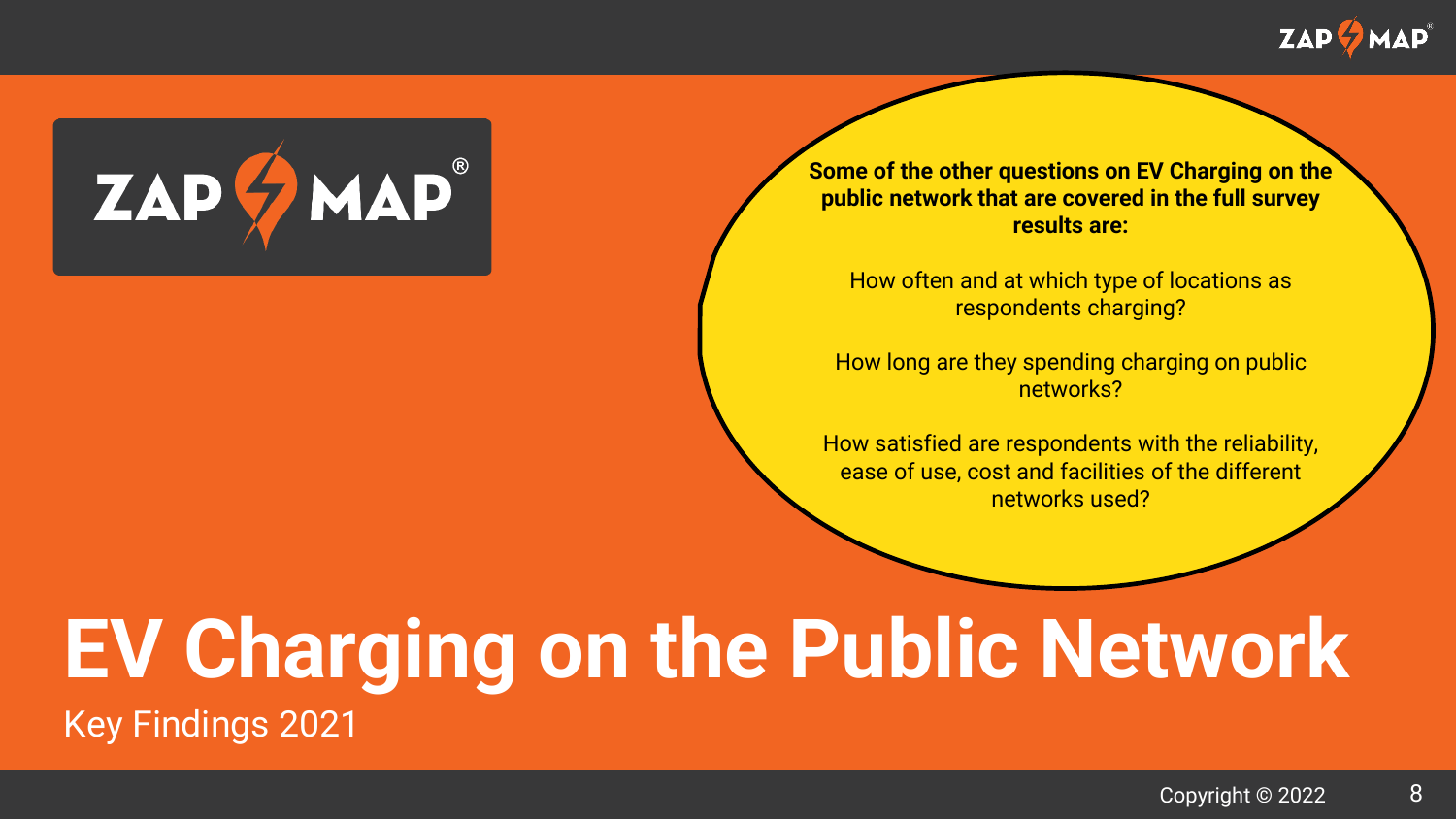### EV charging on public network – Usage



#### **Do you ever use public EV charge points (on any network)?** *Select from list*

**93% USE PUBLIC NETWORK SURVEY 2021 PUBLIC NETWORK**





**PUBLIC NETWORK**

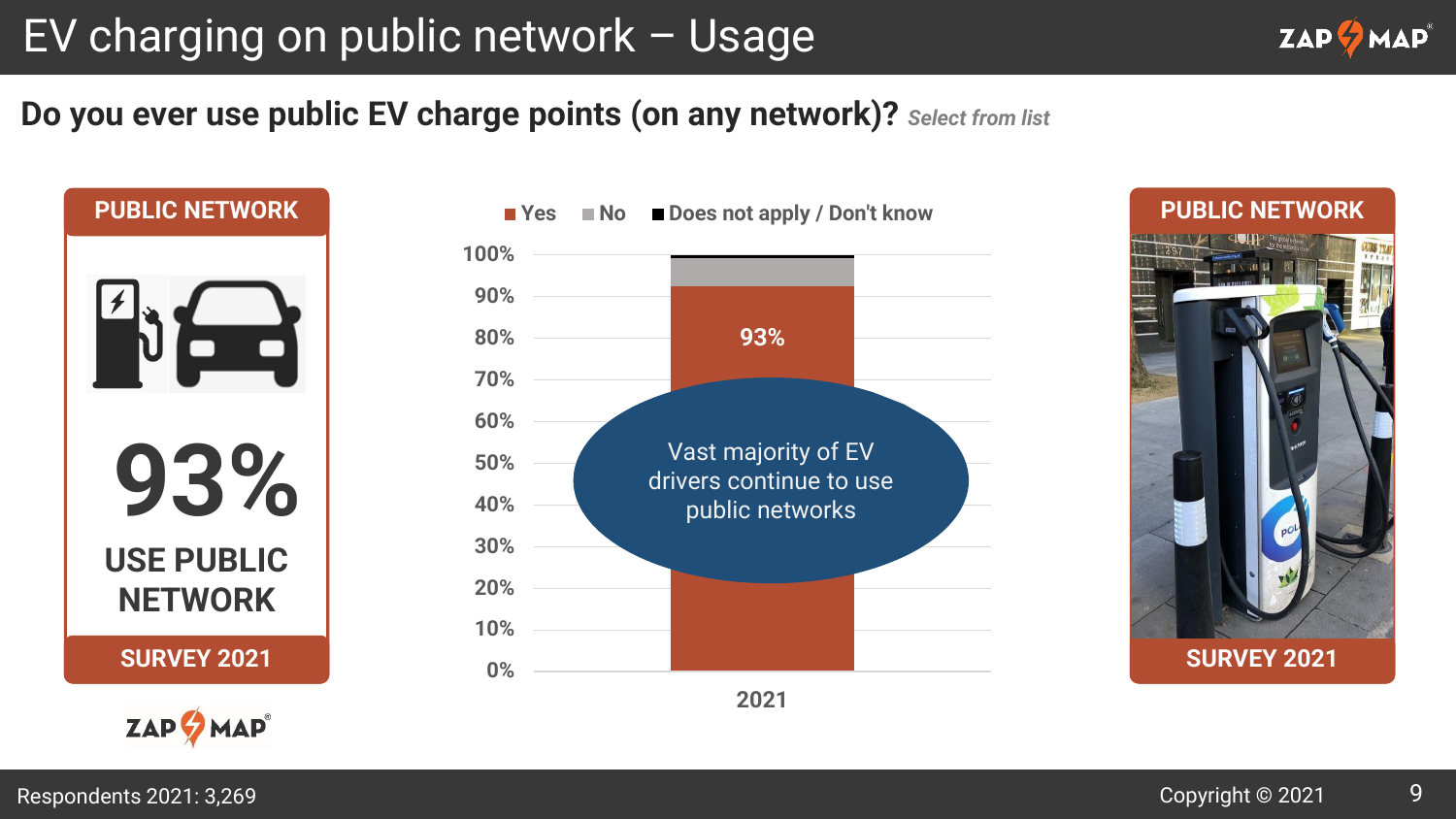### EV charging on public network – Providers



**Which public networks do you regularly use (as a member or on PAYG)?** *Select all that apply*

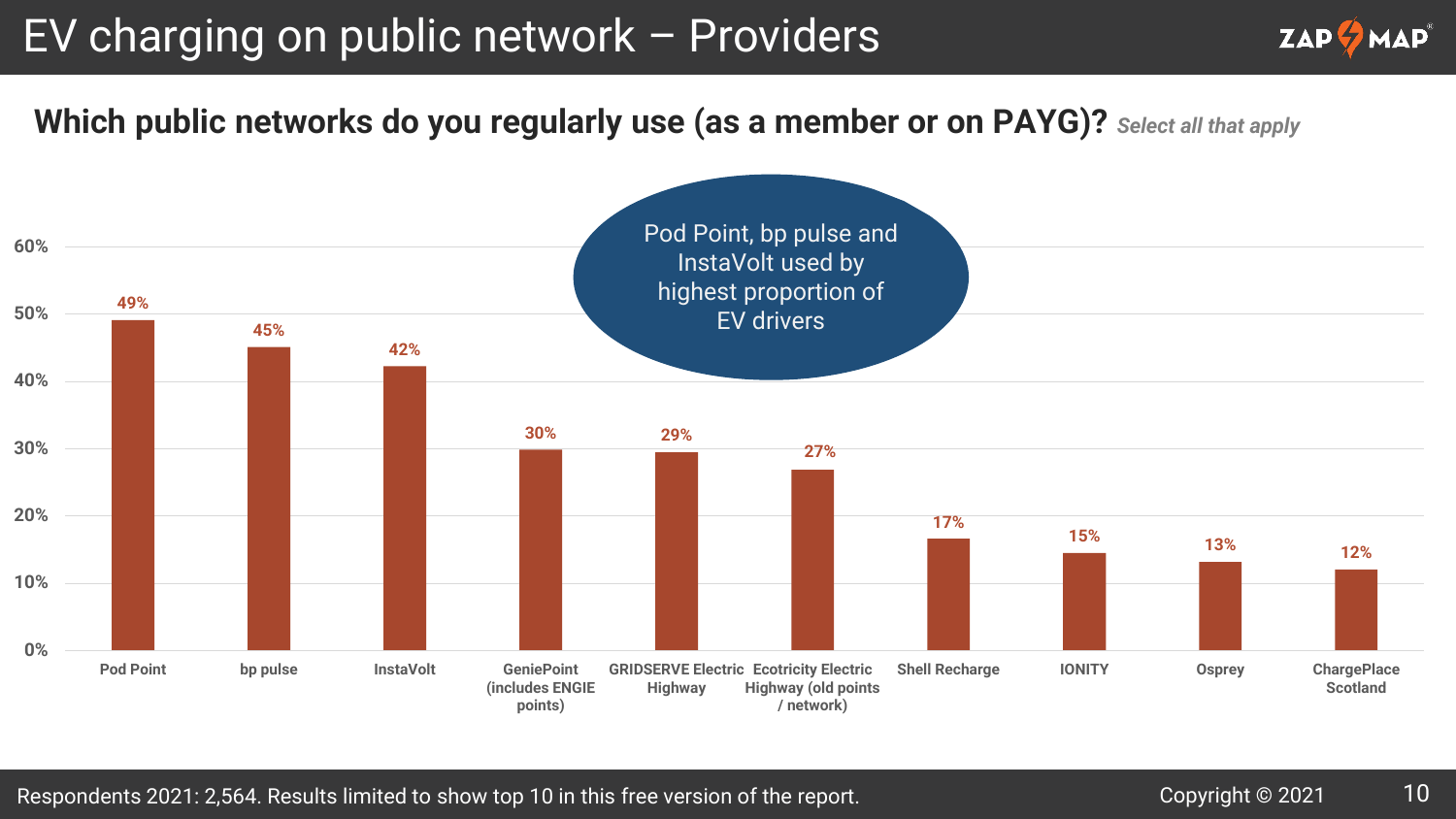### EV charging on public network – Network ranking



### **Of the public networks you use, how satisfied or dissatisfied are you with their level of**

**charging service?** *5-point rating scale provided (Users asked to rate network for overall service and on specific issues)*

| <b>NETWORK RANKING - TOP OF TABLE</b> |                                   |  |
|---------------------------------------|-----------------------------------|--|
| $\mathbf{1}$                          | <b>InstaVolt</b>                  |  |
| $\overline{2}$                        | <b>MFG EV Power</b>               |  |
| $\overline{\mathbf{3}}$               | <b>Osprey</b>                     |  |
| 4                                     | <b>Pod Point</b>                  |  |
| 5                                     | <b>GRIDSERVE Electric Highway</b> |  |
| 6                                     | <b>Shell Recharge</b>             |  |
| 7                                     | <b>New Motion</b>                 |  |
| 8                                     | <b>IONITY</b>                     |  |

| <b>NETWORK RANKING - BOTTOM OF TABLE</b> |                                                              |  |
|------------------------------------------|--------------------------------------------------------------|--|
| 9                                        | <b>GeniePoint (includes ENGIE)</b>                           |  |
| 10                                       | <b>ESB Energy</b>                                            |  |
| 11                                       | <b>ChargePlace Scotland</b>                                  |  |
| 12                                       | Source London                                                |  |
| 13                                       | <b>EV Charge Online</b>                                      |  |
| 14                                       | <b>BP</b> pulse                                              |  |
| 15                                       | <b>Charge Your Car</b>                                       |  |
| 18                                       | <b>Ecotricity Electric Highway (old</b><br>points / network) |  |

Detailed commentary: <https://www.zap-map.com/drivers-rate-electric-vehicle-charging-networks-uk/>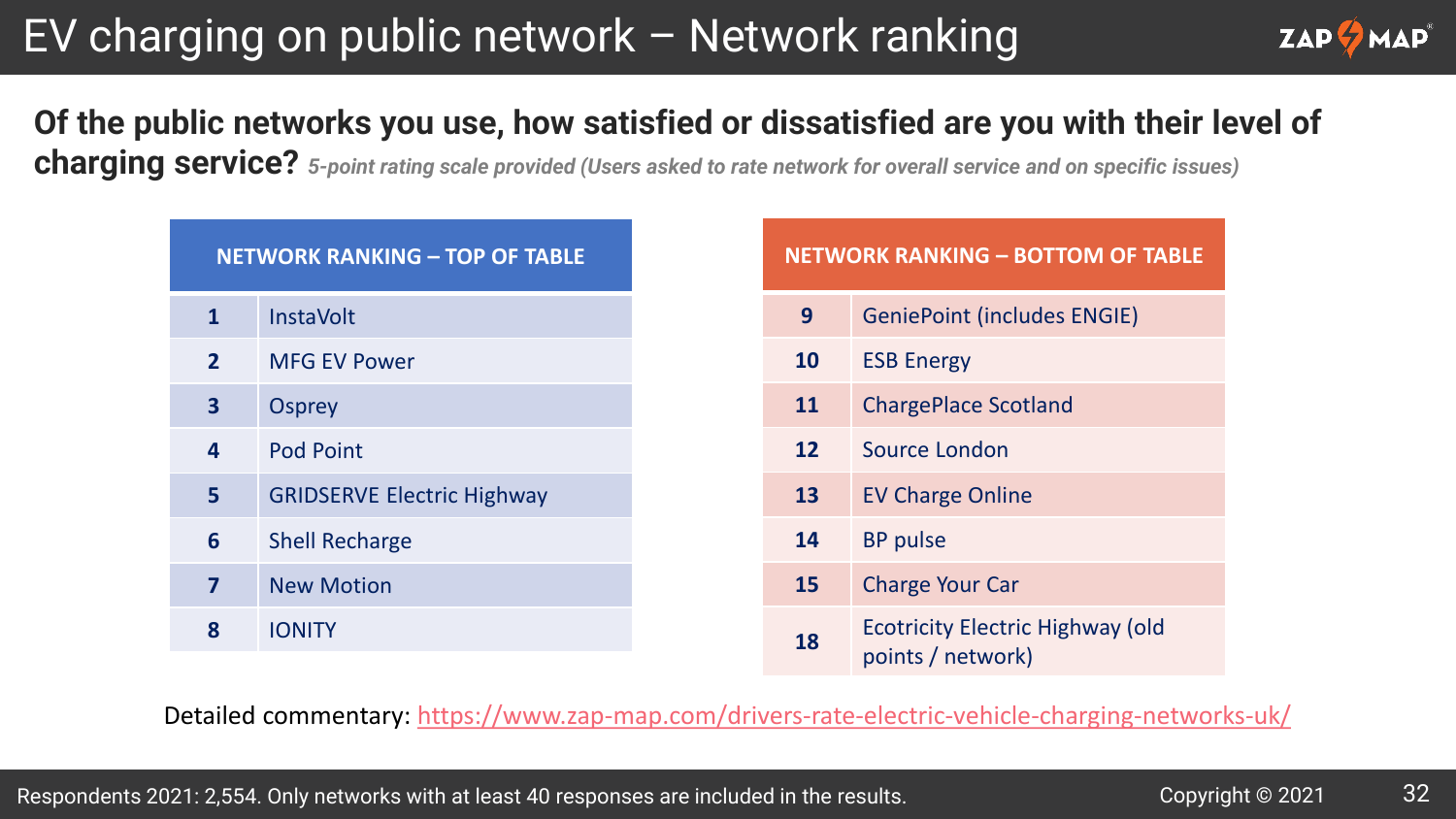### EV charging on public network – Charger power



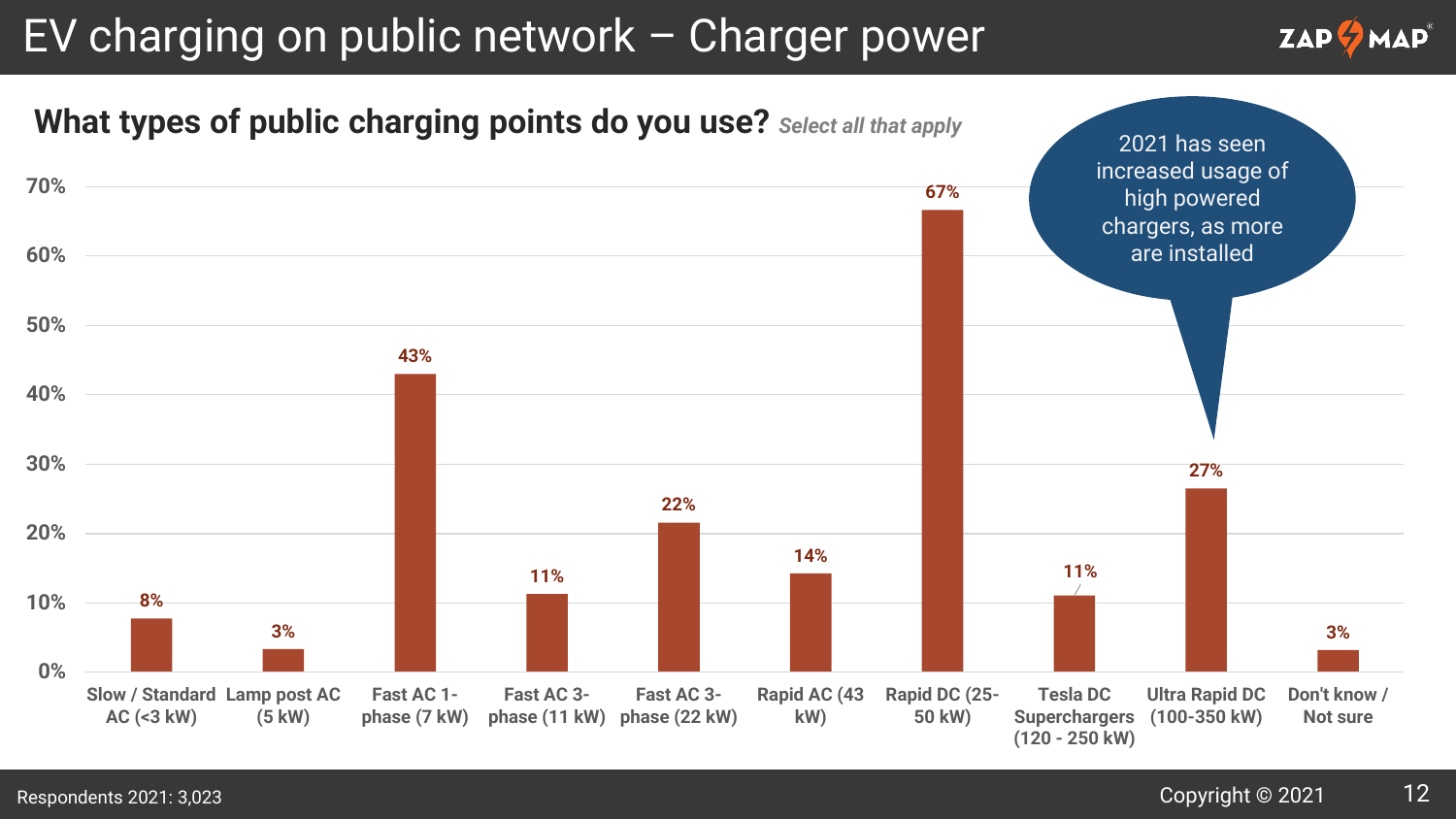### EV charging on public network – Top 10 Location Types

#### **What type of public charging locations do you regularly use?** *Select all that apply*



Respondents 2021: 3,009. Results limited to show top 10 location types in this free version of the report. Copyright © 2021 26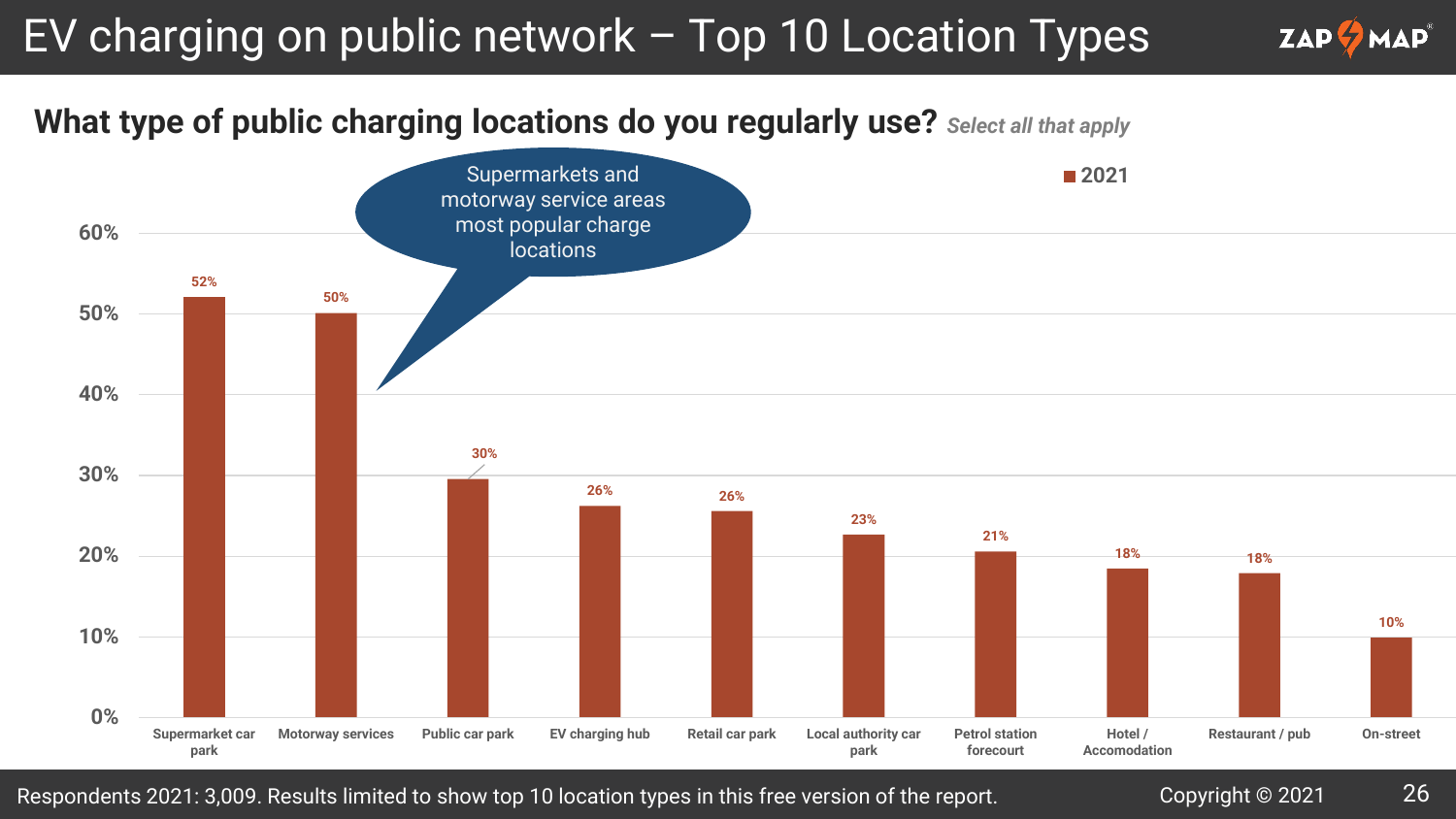### About Zap-Map



Zap-Map makes electric vehicle (EV) charging simple. We are the UK's leading app and digital platform for EV drivers to search for charge points, plan longer journeys, pay on participating networks and share updates with other EV drivers.

With 95%+ of public charge points mapped and around 70% of charge points showing live availability status Zap-Map provides EV drivers with peace of mind and the confidence to drive any length of journey in their EV.

With the backing of Good Energy, the leading renewable energy company, Zap-Map's mission is to accelerate the shift to electric vehicles and help the drive towards zero carbon mobility.

Zap-Map attracts more than 180000 UK users per month from a rapidly growing fleet of around 390,000 pure-EVs (Zap-Map's core user group) and 335,000 plug-in hybrids (SMMT: Dec 2021). Zap-Map are the go-to data source for the industry, check Zap-Map for the latest stats plus news, info and tools for current and prospective EV drivers.

In association with.

> good energy